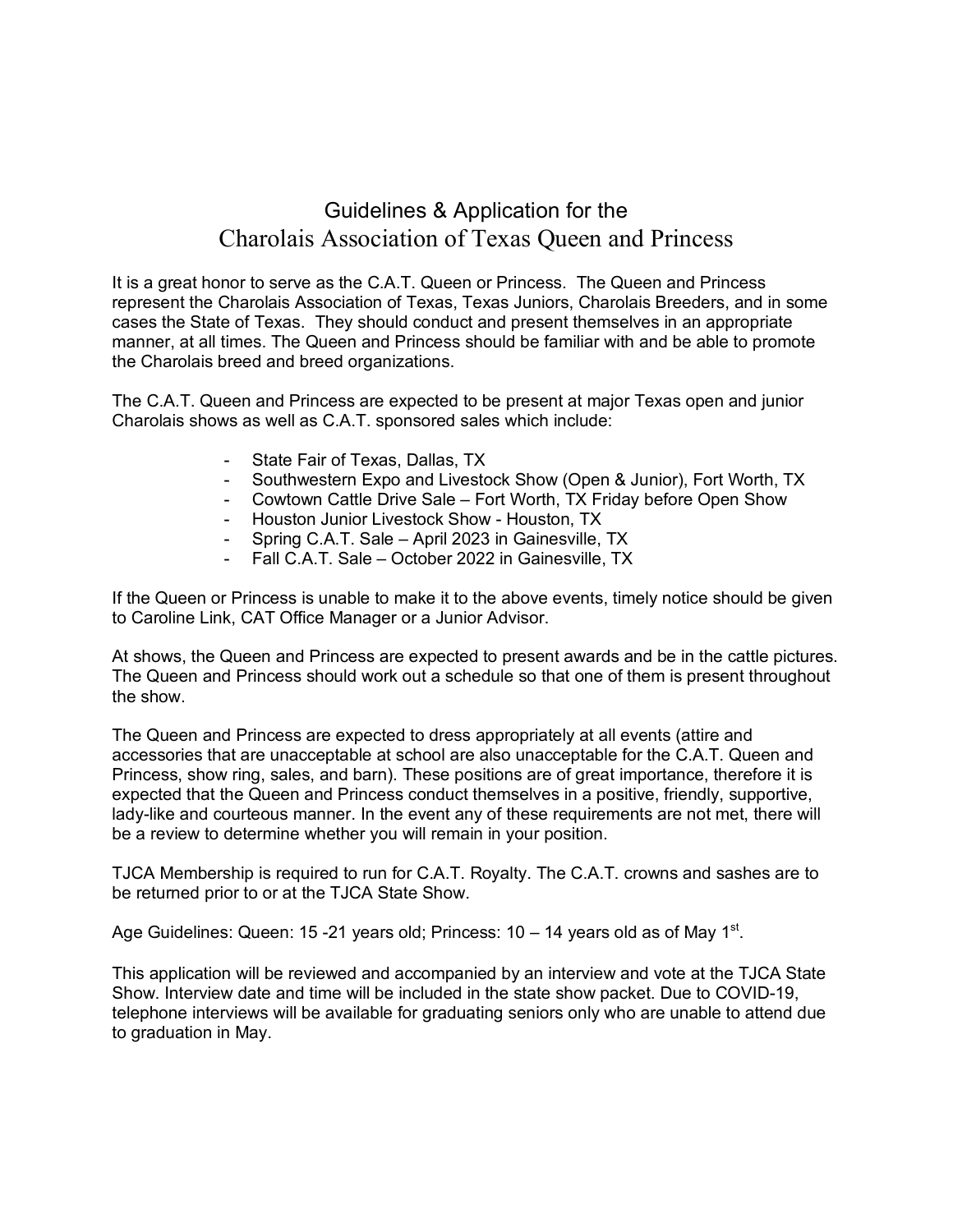Queen/Princess Application

|                                              | Years in TJCA: Vears in TJCA: |
|----------------------------------------------|-------------------------------|
|                                              |                               |
|                                              |                               |
|                                              |                               |
| Please Circle One: Queen (15-21 as of May 1) | Princess (10-14 as of May 1)  |

1. List the activities and hobbies you are involved in (Ex. Extracurricular, TJCA, contests, etc.)

2. Why do you want to be CAT Royalty and what does it mean to you?

4. What contributions will you make/strengths will you bring to the CAT Royalty and TJCA Leadership team?

5.) Why is being a good team member beneficial?